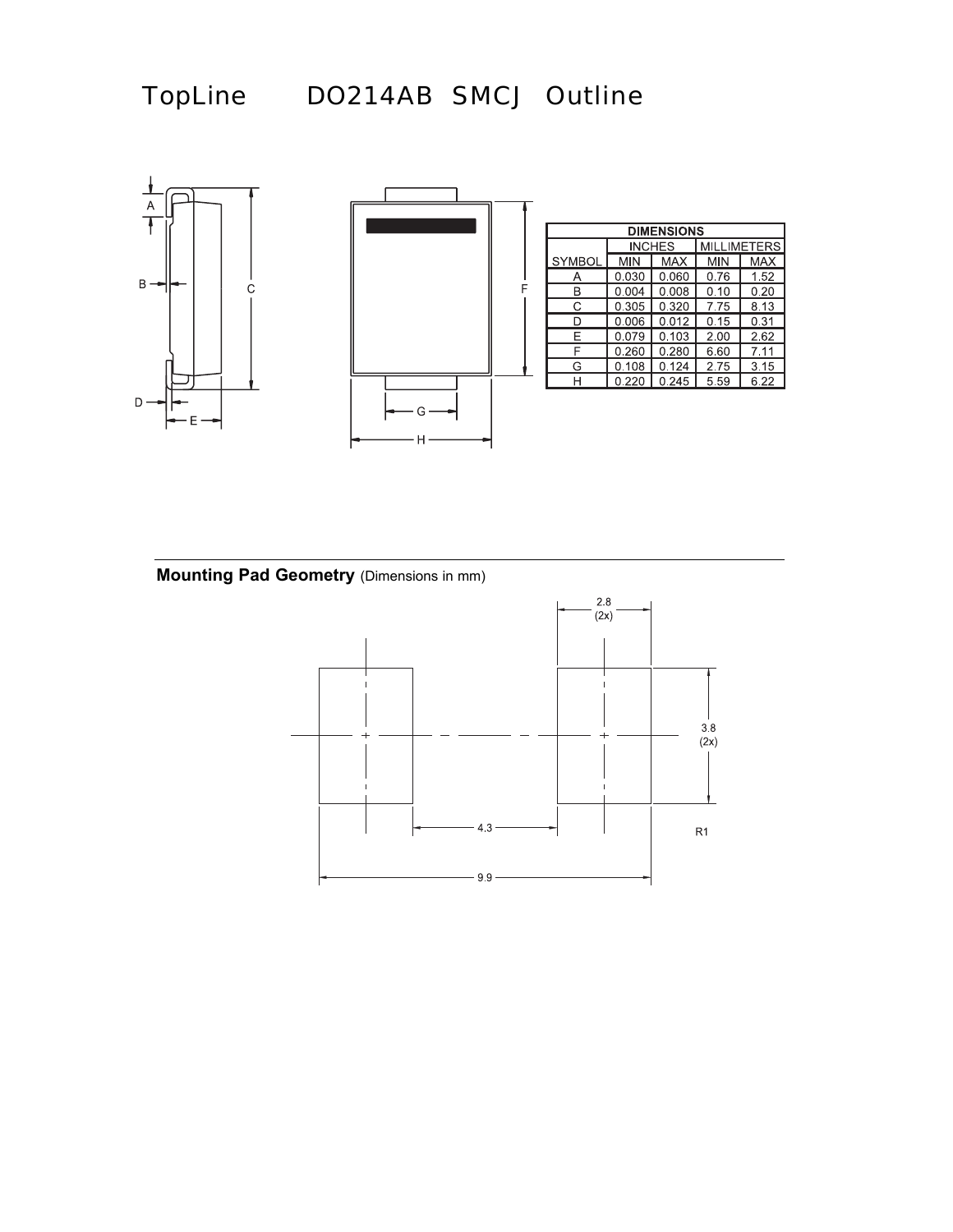## **Tape Dimensions and Orientation** (Dimensions in mm.)